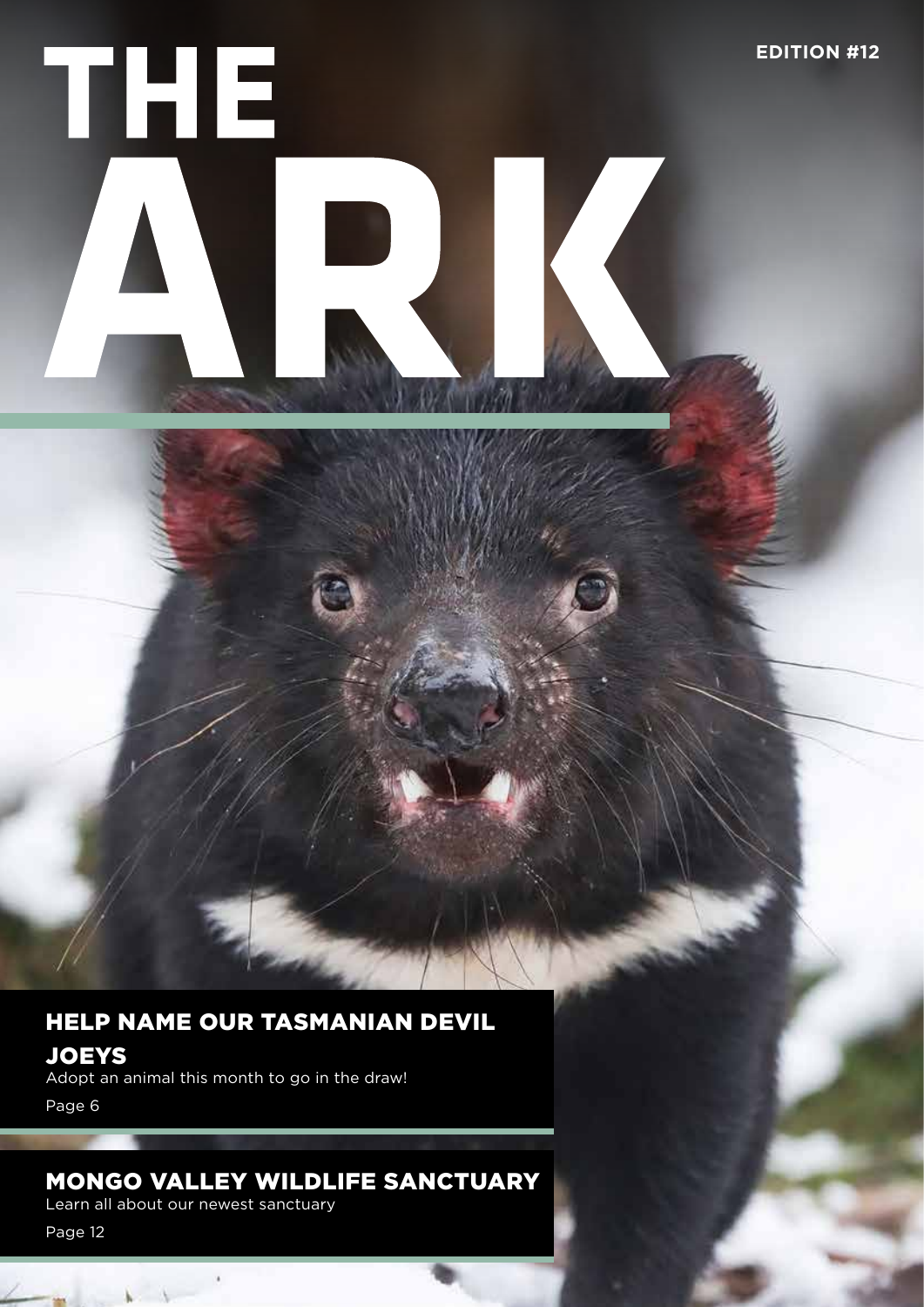# DIRECT FROM THE PRESIDENT

### *"I refuse to have the only place my kids see wildlife be in a museum or history book"*

Tim Faulkner

Aussie Ark is approaching 10 years of conservation this year, and I am immensely proud of how the organisation has grown and the conservation outcomes we have achieved. 10 years presents a unique opportunity to reflect on what was, but also reminds us to look at what is to come and what's to come is pretty wild.

Aussie Ark remains committed to providing real life, tangible conservation outcomes with a focus on species and habitat recovery. Our unique model of captive insurance population breeding for wild release is like no other. This model of species management equips Aussie Ark to return large genetically diverse wildlife populations to multiple locations – ensuring each species is around for a long time.

We are excited to be working on new species recovery projects for two frog species – the Stuttering Barred Frog and the Giant Barred frog. Aussie Ark's frog project received support from the Australian government as part of a wildlife rescue and rehabilitation initiative. The purpose of the Grant is to provide funding to assist bushfire affected wildlife through emergency interventions, such as through captive breeding, under the Wildlife Rescue and Rehabilitation Program. With the support of partners WIRES and Volkswagen, Aussie Ark has also begun preparations and construction for populations of Squirrel Gliders and Spotted-tail Quolls. With all this construction it's safe to say we have our hands full!

That's not all though, Aussie Ark recently announced the procurement of a 1,500-hectare land parcel, to be named Mongo Valley Wildlife Sanctuary. The sanctuary will become home to some of Australia's most imperilled species. Fencing is due to begin in the new year – exciting times! Special thanks to our partners Re:wild, WildArk and the Australian government for their support of the project.

As always Aussie Ark is incredibly grateful to our community of supporters – our successes are shared. We are grateful for your ongoing support and belief in the Aussie Ark vision. Likewise our thanks go out to our partners without who Aussie Ark would not be where it is today – Re:wild, WildArk, Australian Reptile Park Glencore, Australian Geographic, WIRES, Volkswagen, FAME, Ellerston, Zoo Zurich, Pairi Daiza, Zoo Leipzig, Sydney Helicopters, Coles and Symbio Wildlife Park.

Big things are happening, and we are excited to have you along for the ride. Please where you can, continue to support Aussie Ark. Donate, share our message, visit us and help us build a brighter future full of native wildlife.

 $O(Y)$ 

Tim Faulkner – President Aussie Ark



VISION Creating a long-term future for Australia's threatened wildlife.

### MISSION STATEMENT

- To protect Australia's threatened species with robust insurance populations,
- To create healthy ecosystems within Aussie Ark sanctuaries and through rewilding,
- To have long-term tangible outcomes for the species in our care,
- To be a proactive, professional, transparent, and effective organisation

#### **CONTACT DETAILS**

PHONE (02) 4326 5333 EMAIL admin@aussieark.org.au **WEBSITE** www.aussieark.org.au

### **SOCIAL HANDLES**

@AussieArk

**Instagram** @aussieark

Youtube

@aussie\_ark

TikTok @aussieark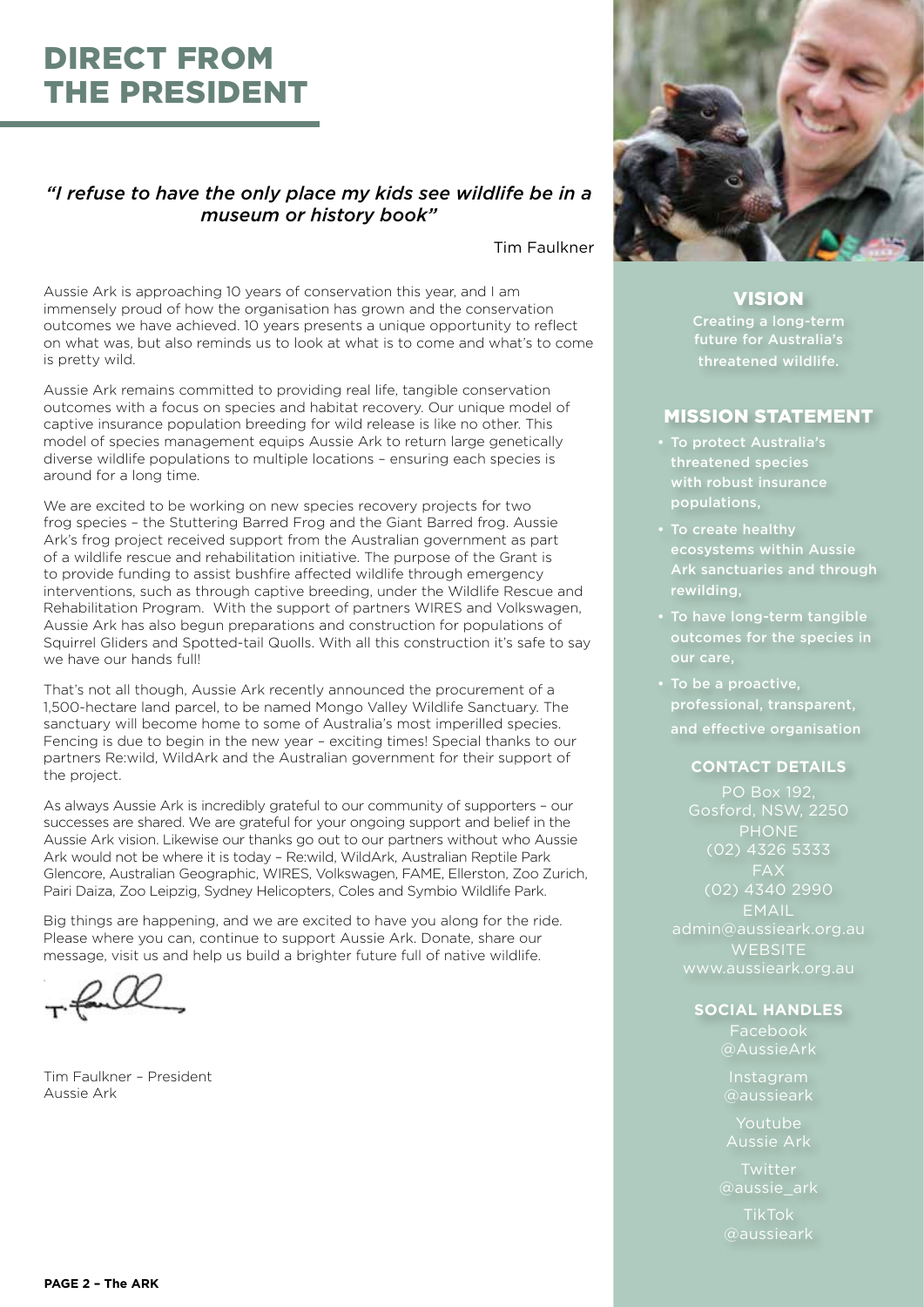### WINTER WONDERLAND AT AUSSIE ARK



In June Aussie Ark's Rangers woke to a winter wonderland, with the facility coated in a layer of snow. The snow which coated the Barrington Tops region made work for Aussie Ark's rangers a little colder, but that didn't stop them from providing continual care to some of Australia's most endangered species.

Located high in the heart of the Barrington Tops in NSW at about 1,350 meters above sea level, Aussie Ark is not foreign to this change of temperature. Being already used to the cold weather the animals living at Aussie Ark, especially the Tasmanian devils, are feeling right at home.

### *"Despite the snow our dedicated team were out there working hard. We all think it's a treat to see our animals out exploring their surroundings when dumped in snow"*

Tim Faulkner, Aussie Ark's President

Mr. Faulkner continues "My youngest son Matty and I are no strangers to getting in and helping out, so we jumped up and chipped in. Followed by a snowball fight of course"

This first blanket of snow occurred right during the Tasmanian devil breeding season, and just a few weeks following first pouch checks. The organisation has so far confirmed 9 Tasmanian devil joeys in their wild sanctuary, with endangered Eastern quolls to be checked in the coming weeks! As the devil joeys are being bred during the coldest part of the year, the little ones are taking advantage of the warmth in their mum's pouches.

Follow **Aussie Ark** on Facebook and Instagram to follow their progress.  $\mathbf{\hat{v}}$ 

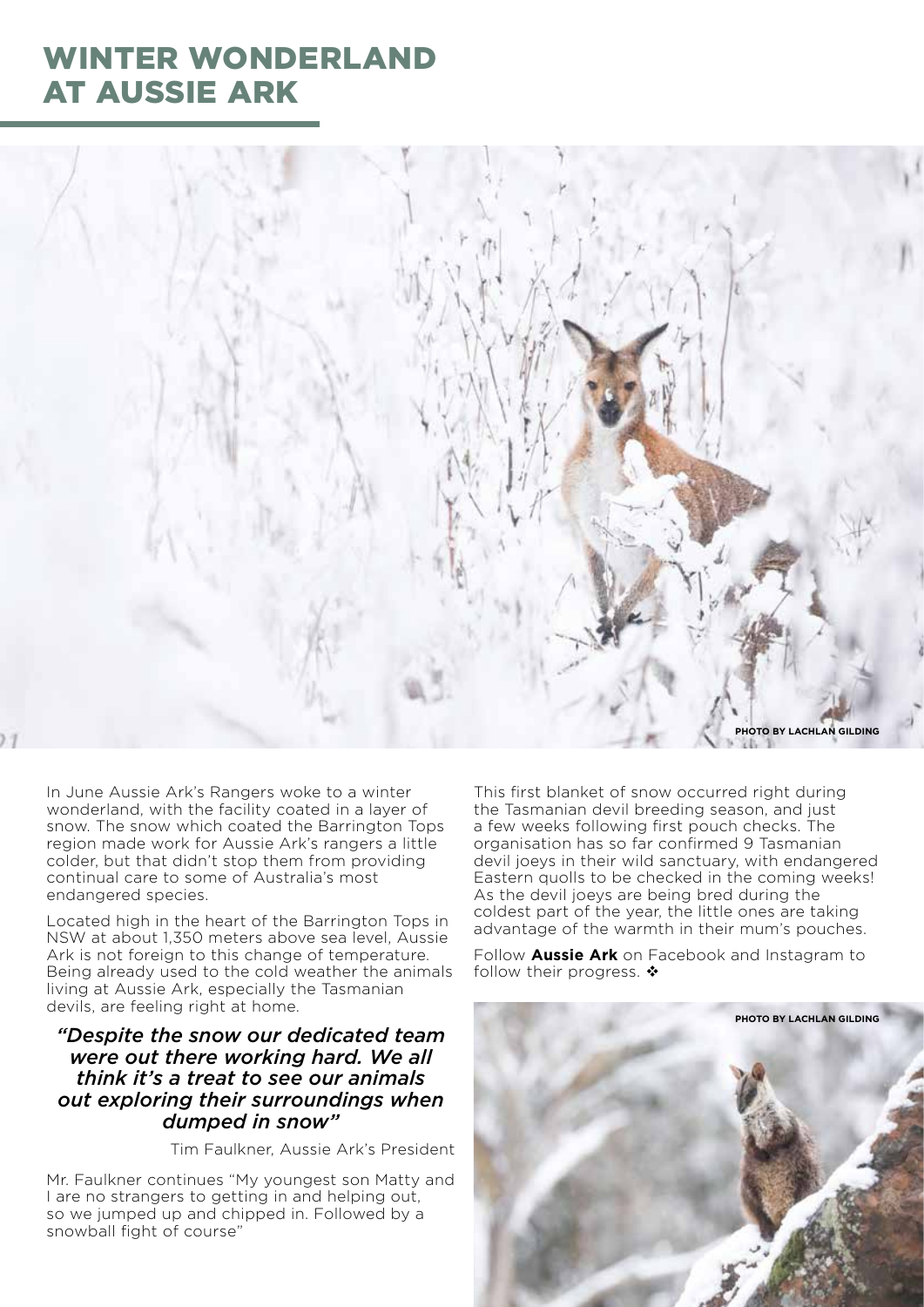# FIRST TASMANIAN DEVIL JOEYS BORN ON MAINLAND AUSTRALIA IN THE WILD IN 3,000 YEARS

The wilds of mainland Australia are experiencing a special kind of baby boom—one that hasn't happened here in more than 3,000 years. Aussie Ark, in partnership with **Re:wild** and **WildArk**, celebrated the birth of 7 Tasmanian devil joeys born to adults released last year into the 400 Hectare Barrington Wildlife Sanctuary.

"We have been working tirelessly for the better part of 10 years to return devils to the wild of mainland Australia with the hope that they would establish a sustainable population," said Tim Faulkner, President of Aussie Ark. "Once they were back in the wild, it was up to them, which was nerve wracking. We had been watching them from afar until it was time to step in and confirm the birth of our first wild joeys. And what a moment it was!"

26 adult Tasmanian devils were released in late 2020, with 7 of those being reproductive females. This means that Aussie Ark is estimating the birth of up to 20 joeys in the wild this year. Initial pouch checks of the 9 confirmed Joeys so far show the joeys are in perfect health and developing as they should be. Aussie Ark rangers will continue to monitor the mother devils through camera traps and will conduct follow up pouch checks in the



coming weeks to ensure the health and wellbeing of both mom and joeys.

Tasmanian devils vanished entirely from mainland Australia in large part because they were outcompeted by introduced dingoes, which hunt in packs. Dingoes never made it to Tasmania, but across the island state, a transmissible, painful and fatal disease called Devil Facial Tumour Disease (DFTD)—the only known contagious cancer decimated up to 90 percent of the wild population of Tasmanian devils. Just 25,000 devils are expected to be left in the wild of Tasmania today.

For the last decade, the Aussie Ark team has been building an insurance population of Tasmanian devils and learning everything they can about the animals, including about their reproductive physiology, behaviour, and ecological needs, all leading up to the 2020 reintroduction of 26 adult devils.

"The fact that the adults have adapted so quickly is remarkable and the joeys are one of the most tangible signs that the reintroduction of Tasmanian devils is working," said Don Church, president of **Re:wild**. "This doesn't just bode well for this endangered species, but also for the country with the world's worst extinction rate. Tasmanian devils are ecosystem engineers that can restore and rebalance the wild to the benefit of other native wildlife, to the climate, and to people."

As native apex predators and the world's largest carnivorous marsupials, Tasmanian devils help control feral cats and foxes that threaten other endangered and endemic species. And because they are scavengers, they help keep their home clean and free of disease.

Aussie Ark selected the 26 devils for reintroduction based on those most suitable to breed with one another without any inbreeding. The wild sanctuary prevents the spread of disease, feral pests, noxious weeds and fire, which was catastrophic last year for the country. The wild sanctuary also keeps cars out, ensuring that the devils learn not to associate cars with food—an association that could be deadly when they are more widely released.

Aussie Ark's Tasmanian devil breeding program is the most successful conservation breeding facility for the endangered species on mainland Australia. Aussie Ark founded a Tasmanian devil breeding program in 2011 with 44 individuals. Today, it's home to more than 200, which is about 50 percent of the entire captive insurance population spread across mainland Australia. Over the years, more than 400 devils have been born and raised at Aussie Ark in a way that encourages and fosters their natural behaviours, helping ensure that they maintain all the skills they need to survive in the wild.

In the next two years, Aussie Ark will conduct further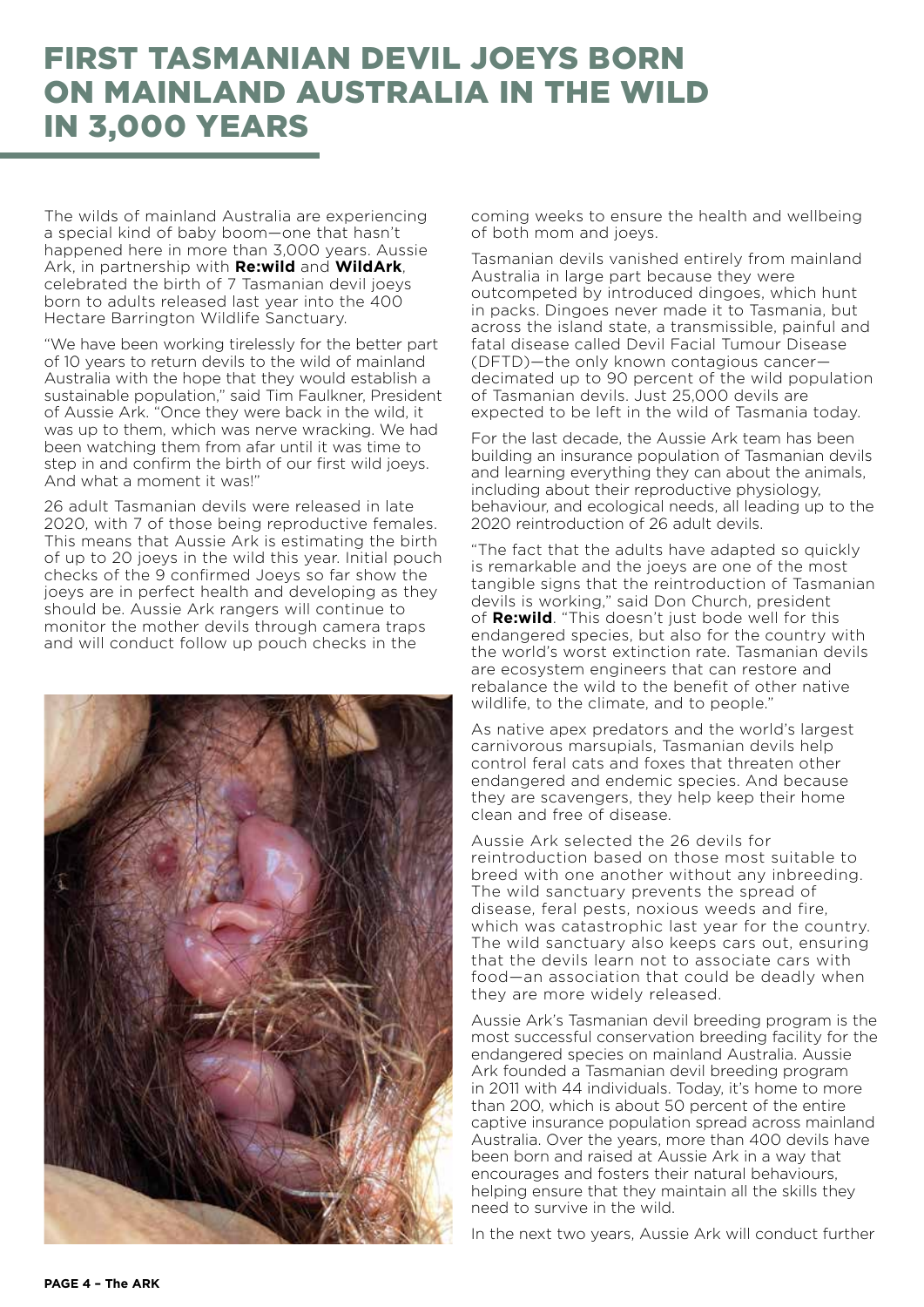# "Tim Faulkner and the whole team are an inspiration to us at WildArk and we're so fortunate to call them partners. Watch THIS SPACE, MORE WILDLIFE GOODNESS COMING. ,

– Mark Hutchinson COFOUNDER OF WILDARK

**PHOTO BY DAVID STOWE**

releases of Tasmanian devils into the Barrington Wildlife Sanctuary . The animals will be monitored through regular surveys, radio collars fit with transmitters and camera traps. This will give the researchers the opportunity to learn about how the devils are faring, where they are claiming territory, what challenges they are facing, what they are eating and whether they're reproducing. In one recent discovery, Aussie Ark witnessed two Tasmanian devil sisters who had been apart for two years come back together again in the wild. All of this information will help to inform future releases, including in Tasmania and elsewhere on the mainland, to continually refine the process.

"Once again we've been amazed by the dedicated work of Aussie Ark to repopulate Australia's wildlife. This breeding milestone with the Tassie

Devil program on the mainland represents such a positive step towards seeing our endangered marsupials flourish" said Mark Hutchinson, Cofounder of **WildArk.**

The Tasmanian devil is one of seven keystone species critical to Australia's ecosystem that Aussie Ark plans to reintroduce to the Barrington Wildlife Sanctuary in the coming years, all chosen to help restore the natural balance: Eastern quoll, Brushtail rock-wallaby, Rufous bettong, long-nosed potoroo, Parma wallaby and the southern brown bandicoot.

#### Aussie Ark's partners include R**e:wild, WildArk, Glencore, Australian Geographic, Australian Reptile Park, WIRES** and **FAME.**

If you love the Tasmanian devil as much as we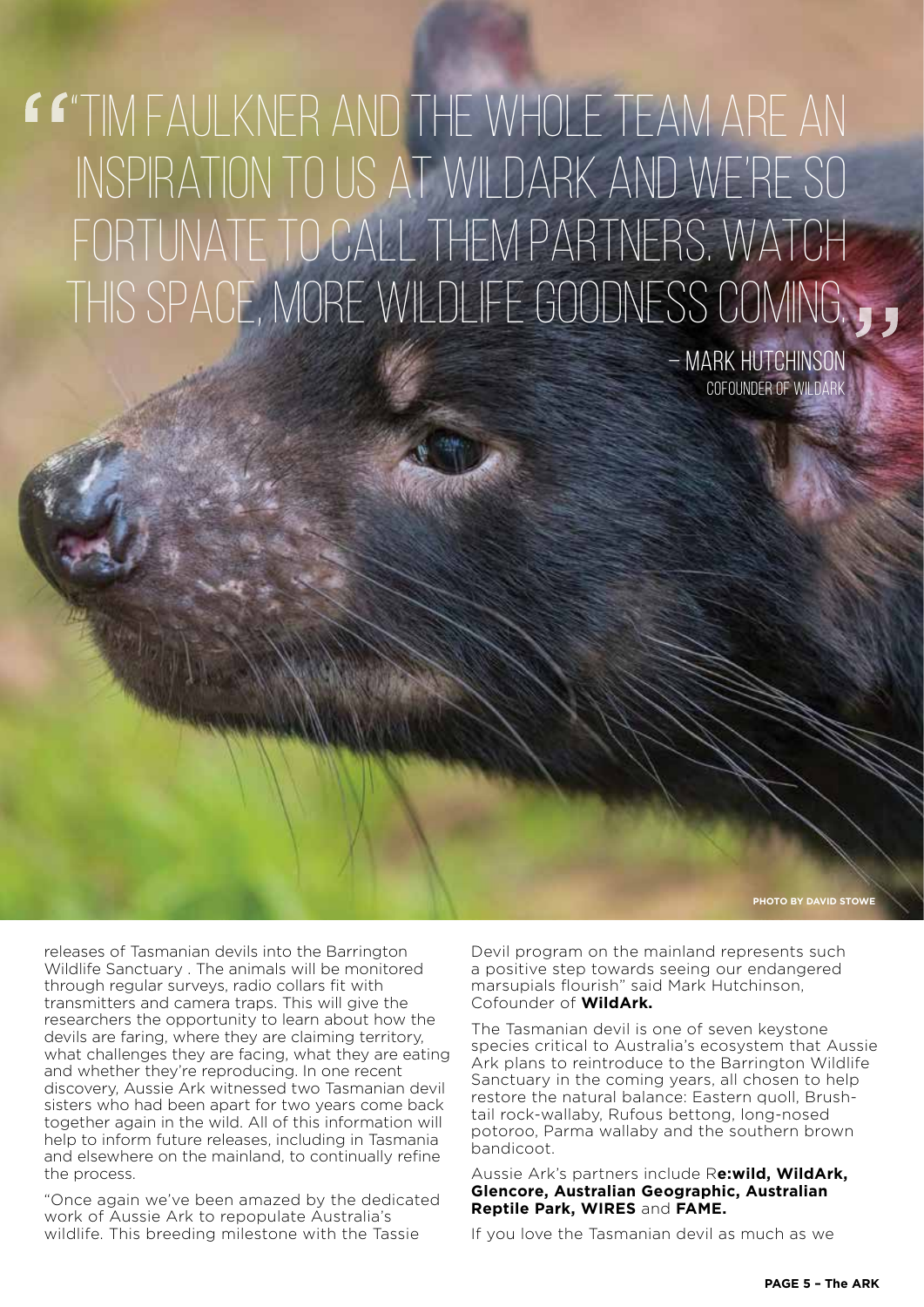# TWIN TASMANIAN DEVIL JOEYS NEED NAMES

Conservation organisation Aussie Ark, alongside the **Australian Reptile Park** have been very busy with their newest bundles of joy – twin brother Tasmanian devils. The tiny devils are already showing cheeky personalities, and love keeping surrogate dad Hewin on his toes.

The young joeys are yet to be named, and keepers at Aussie Ark and the Australian Reptile Park are calling on the public to help give them their new monikers. Every person who adopts a Tasmanian devil from Aussie Ark in the next month, until September 20th, will be in the running to not only name the devil joeys but to also meet the newest arrivals at the Australian Reptile Park.

These young joeys were born at Aussie Ark as part

of the organisation's insurance population for the endangered Tasmanian devil. The joeys are calling the Australian Reptile Park home for now and are being hand raised by Keeper Hewin Hochkins.

"I'm lacking a little sleep at the moment, feeding these guys every few hours is hard work, but I wouldn't change a thing!" said mammals Keeper Hewin Hochkins. "They're already showing off their personalities and I'm excited to watch them grow"

Hand-raising Tasmanian devils is no easy task. They require round the clock care, warm snuggles and bottle feeds around four to five times a day, including a feed at 4:00am. The duo will be handraised by Keeper Hewin for the next eight months until they are independent enough to re-join their

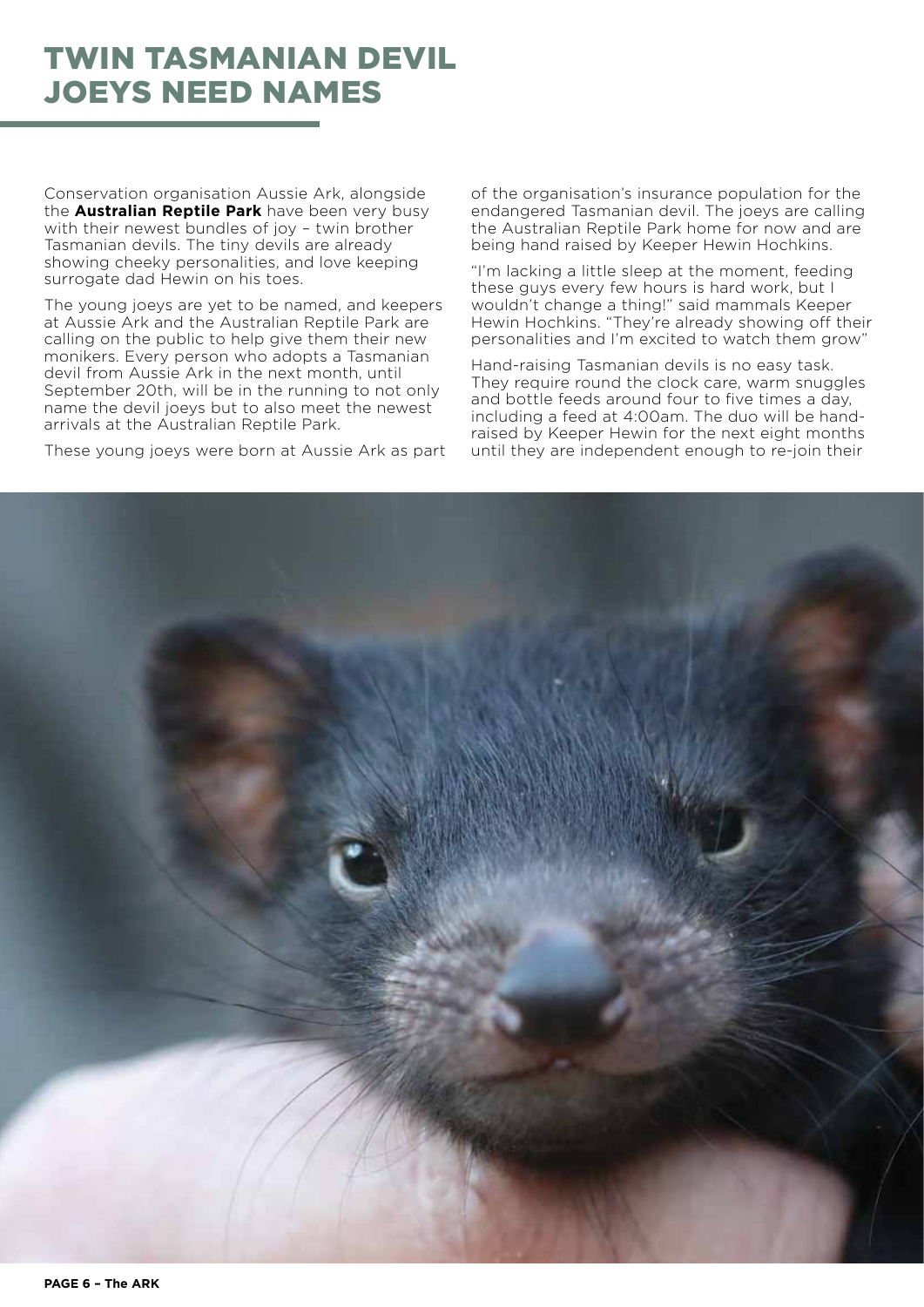family at Aussie Ark. For now, they are residing at the Australian Reptile Park, where they will become ambassadors for their species - an important role for the youngsters.

"Tasmanian devils are one of the most iconic native species Australia has, they're feisty, rambunctious and play a critical role in Australian ecosystems" Aussie Ark President and Australian Reptile Park Director Tim Faulkner said.

Mr Faulkner continued, "90% of the wild Tasmanian devil population has disappeared due to devil facial tumour disease. The Aussie Ark breeding program is creating a long-term future for this species, these youngsters are now a big part of that!"

In eight month's time, they will make their return to Aussie Ark and be released into a wild protected sanctuary - the largest of its kind for Tasmanian devils. Aussie Ark's population of Tasmanian devils are free from the devastating devil facial tumour disease (DFTD) that plagues wild populations.

Aussie Ark relies solely on the community to continue its work and ensure a future for threatened native species. Symbolic Tasmanian devil adoptions are available from Aussie Ark's website. Every adoption helps secure a future for this iconic Aussie species!

To find out more go to **aussieark.org.au.**

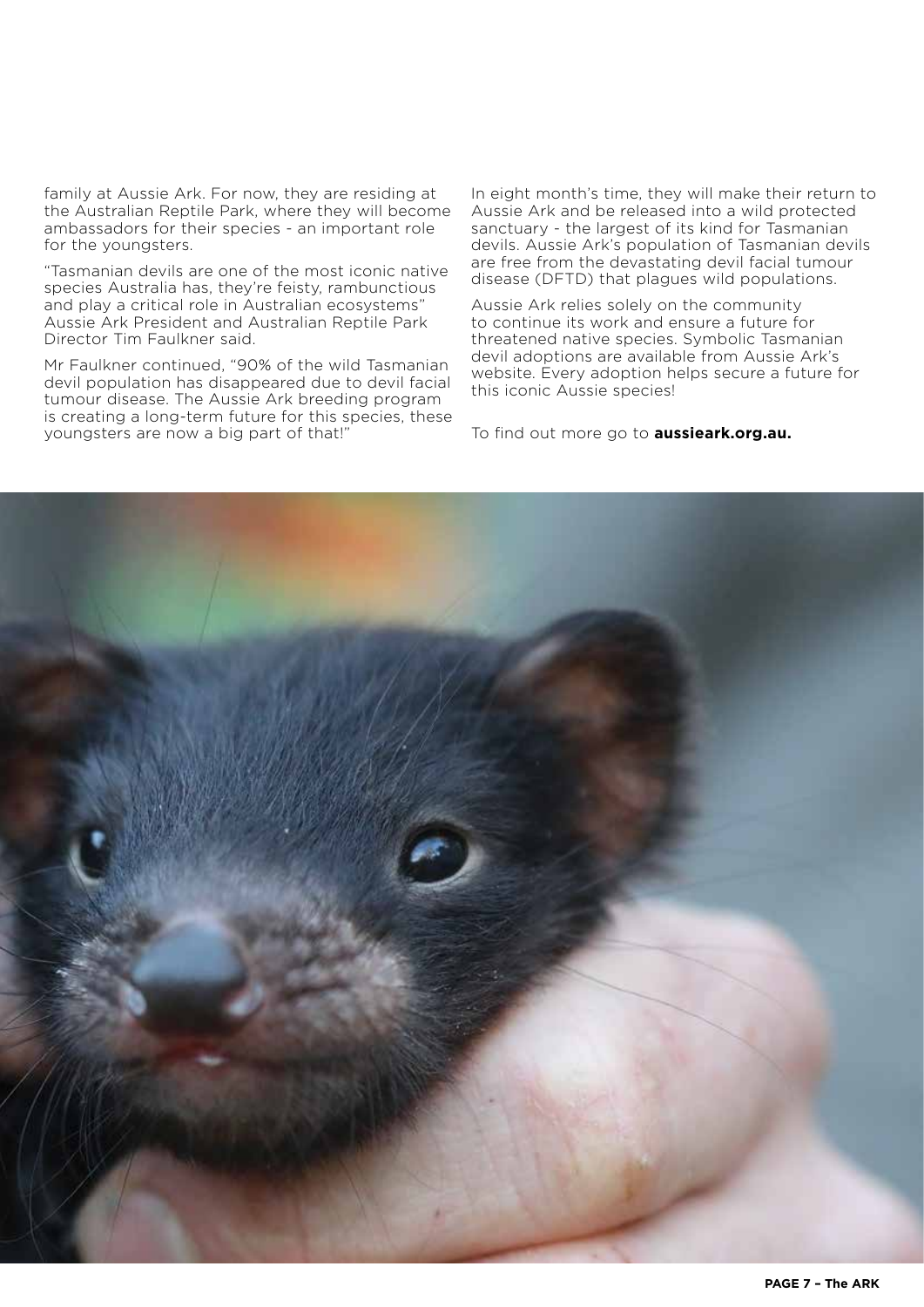# SURVIVING THE INFERNO – HOW THREATENED MACROPODS SURVIVED THE "BLACK SUMMER" BUSHFIRES.



Conservation organisations **WildArk**, Aussie Ark and **Re:wild**, have awarded \$15,736 to University of Newcastle for their project 'Surviving the Inferno – How threatened macropods survived the "Black Summer" bushfires', as part of their Australian Endangered Species Recovery Grants.

The Parma wallaby is one of the most poorly understood mammals in Australia with no scientific study being undertaken on it since the 1970's and the IUCN Red List assessment relying on an estimate of 5,000 individuals since 2000. Yet this species has disappeared from the north of its range, and 70% of its distribution was affected by the black summer fires of 2019/20. It is critical to assess the status of the species, its distribution and factors impacting this, its movement patterns in burnt and unburnt areas and how this affects corridors through the landscape, its diet and stress levels.

The University of Newcastle projects aims to determine the current distribution of the Parma wallaby and factors driving this distribution. As well as determining population densities of Parma wallabies at sites inside and outside the black summer burn area and if the movement patterns of the wallabies inside burnt areas place them at greater risk of predation than those inside unburnt areas.

The Australian Endangered Species Recovery Grant is part of the Koala Comeback Campaign. It aims to provide funding for organisations carrying out research projects that quantify the bushfire's impact on Australia's threatened species and identify urgent needs that exist for wildlife living in fire-affected areas.

Nine additional projects, including this one, will be awarded grants of up to \$16,000 for their outcomes-based research that has measurable outcomes in the next 12 months. Much of this research includes species population surveys, protecting unburnt habitat, or implementing other critical interventions identified by species experts.

Thanks to generous donations, the **#KoalaComeback** campaign, a partnership between WildArk, Global Wildlife Conservation and David Yarrow Photography, has supported many organisations working on the frontline's bushfire recovery and habitat protection in the wake of the 2019-20 bushfires.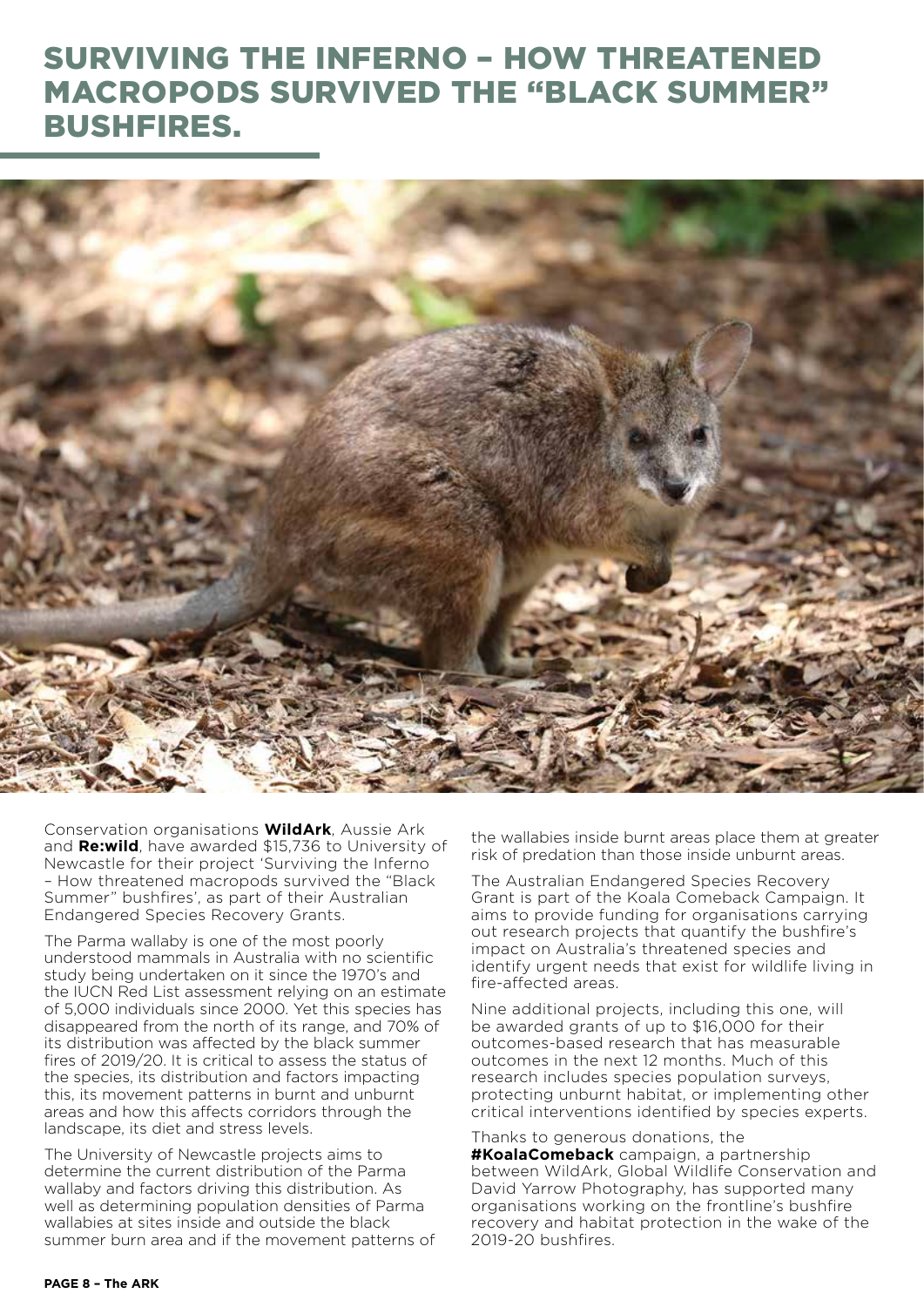# AUSSIE ARK AND VOLKSWAGEN PARTNER TO PROTECT AUSTRALIAN WILDLIFE



Aussie Ark and **Volkswagen** (VGA), one of the world's leading car manufacturers, have partnered to secure and protect Australian wildlife.

Volkswagen have committed \$500,000 to helping Aussie Ark secure futures for some of Australia's most imperilled species. The funds pledged by Volkswagen also allow Aussie Ark to expand their umbrella of protection and bring on two new species – the Squirrel Glider and the Spotted-tail Quoll. Both species were devastatingly impacted by the 2019/20 bushfire season and subsequent drought. They're also under threat from the feral predator plague faced in Australia. Ultimately, both species are in need of protection immediately.

With Volkswagen's help Aussie Ark has vowed to construct purpose-built breeding facilities to establish critical insurance populations of each species. Once the insurance populations have been established and are successful, Aussie Ark is committed to returning the species to the wild within their protected, feral-free sanctuaries.

*"Aussie Ark is so thankful to Volkswagen for their support and belief in the Aussie Ark mission. It is so important for our community to work together to support conservation – that includes public and private sectors!"* 

- Tim Faulkner, Aussie Ark President.

VGA managing director Michael Bartsch said that the company, which had received a number of meritorious proposals, anticipated ongoing involvement in the "protracted recovery of our country from the Black Summer disaster". "VGA looks forward to working with our new

partners and playing a small part in reviving native flora and fauna."

Aussie Ark, established ten years ago, have been working towards rewilding Australia by returning missing species and rebuilding Australian ecosystems. The conservation organisation is committed to returning their sanctuaries to that of pre – European settlement.

You can help Aussie Ark achieve their vision by donating today, visit **www.aussieark.org.au** today for more information.

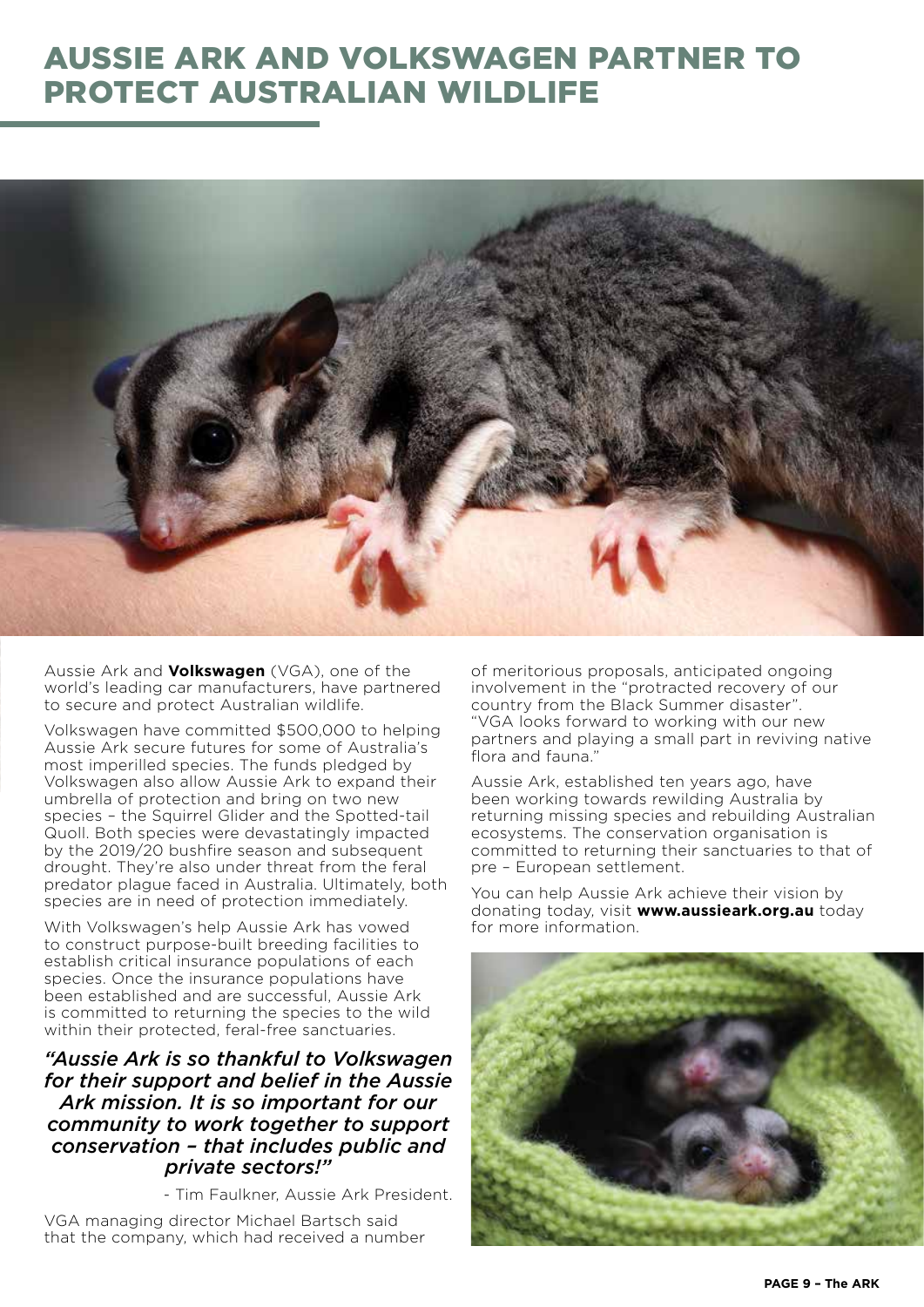### COLES SUPERMARKETS JOINS FORCES WITH AUSSIE ARK TO PROTECT AUSTRALIA'S ENDANGERED WILDLIFE

**Coles Supermarkets** is joining forces with Aussie Ark to raise funds for the protection of endangered and threatened Australian species.

Coles will be raising money through the sale of So Soft & Strong Facial Tissues. For every box, five cents will be donated to Aussie Ark to support its vision of creating a long-term future for Australia's threatened wildlife.

The packaging of both the Eucalyptus and Aloe Vera So Soft & Strong Facial Tissues have been re-designed to feature artwork of the endangered Brush-tailed rock wallaby and the Koala, created by wildlife artist and Aussie Ark advocate James Hough.

Aussie Ark is in the Barrington Tops region of New South Wales, an area that was the epicentre of the bushfires. With our facilities spared from the fires, Aussie Ark had the unique opportunity to work on the frontline to rescue and rehabilitate native species while providing hundreds of kilograms of food for displaced wildlife.

Aussie Ark President Tim Faulkner said the organisation is excited to be working with Coles to change the outlook for Australian species currently in decline.

"The funds raised from the sale of the tissue boxes will go towards helping Aussie Ark raise brushtailed rock wallabies and ensure they are strong enough to be released into wild sanctuaries, in addition to preserving and expanding Koala habitats by protecting against feral pests, weeds and fires. These measures are critical in light of the finding that the koala will become extinct in

New South Wales before 2050 without urgent intervention," he said.

*"Working together with Coles is huge for Aussie Ark. It enables us to raise money through products Australians buy every day, and the beautiful designs on the tissue boxes puts us right in people's homes to remind them they are helping in such a simple and generous way."* 

- Coles Chief Marketing Officer Lisa Ronson

Coles Chief Marketing Officer Lisa Ronson continued "Coles was pleased to have this opportunity to help support Aussie endangered species on a national level, particularly after seeing the devastating impact of last year's bushfires on native animal species."

"Like all Australians, we were heartbroken to witness the effect of the bushfires on our native wildlife populations, Coles has a unique opportunity to assist in the recovery of our endangered species, and we are thrilled to be working with Aussie Ark to raise much-needed funds for the preservation and conservation of Australian wildlife for generations to come.'

The redesigned So Soft & Strong Facial Tissues in Eucalyptus and Aloe Vera are available at Coles supermarkets across Australia and through Coles online at **shop.coles.com.au.** 

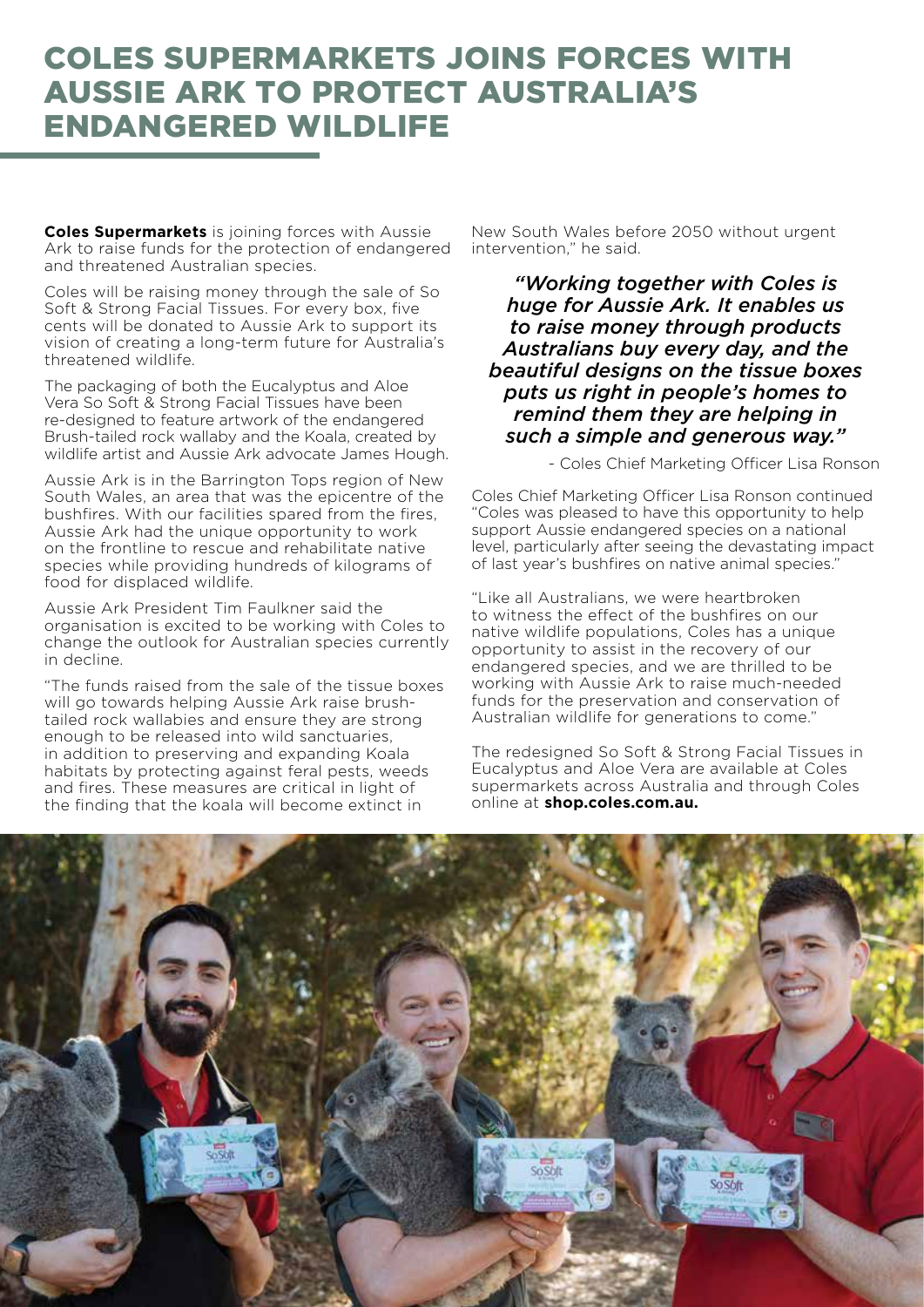# AUSSIE ARK TAKES ON SPOTTED-TAIL QUOLL PROJECT

Due to the declining population of the Spotted-tail Quoll, Aussie Ark have once again stepped up to the challenge of protecting another unique Australian species. Aussie Ark plans to rescue, rehabilitate, and rewild the Spotted-tail Quoll by creating a world class breeding facility. Aussie Ark has already proven to be successful with a similar project for the Eastern Quoll, successfully breeding over 90 individuals in the past four years and returning them back to the wild in the Barrington Tops region of New South Wales.

Thanks to the support of Aussie Ark partners, Volkswagen and WIRES, the vision of creating a breeding facility for the Spotted-tail Quoll is now a reality. Aussie Ark has been working hard on this project, constructing the facility, and building the fences to begin the rewilding journey of the Spottedtail quoll.

### *"Aussie Ark is so thankful to Volkswagen and WIRES for their support and belief in the Aussie Ark mission. It is so important for our community to work together to support conservation – that includes public and private sectors!"*

- Aussie Ark President, Tim Faulkner

Spotted-tail Quolls were once common throughout south-eastern Australia from as far as North Queensland, all the way down to Tasmania. Since European settlement, they have become rare across most of its range. Aussie Ark can begin to change the trajectory of decline by investing now in this species' future by building this breeding facility to secure a robust population of Spotted-tail Quoll in the Barrington Tops.

The Spotted-tailed quoll is the closest living

relative to the Tasmanian devil, and one of the last remaining predators within its environment thus playing a critical role within the ecosystem. This species was severely affected by fire in 2019-2020 Australian bushfires, as a large portion of its habitat was burnt. Burnt landscapes have been shown to expose these quolls to a higher risk of predation by feral predators. The species is suffering significant decline due to habitat fragmentation, but mainly fox, cat, and domestic dog predation. Many native animals, including the Spotted-tail Quoll are struggling to survive. Action must be taken today to protect their tomorrow.

Aussie Ark President, Tim Faulkner says "Australia already has the worst mammal extinction rate in the world, so if we fail to reduce the impact of feral predators, more species will be lost forever"

This breeding program for Aussie Arks newest flagship species, is set up for success, due to the high reproductive rate of the Spotted-tailed quoll. Within only three years, the facility will be able to produce young for release into Aussie Ark sanctuaries and even the wild where appropriate. Aussie Ark intends on monitoring wild quoll population dynamics through surveys and collaborations with other agencies to be able to supply quolls for wild release or to feral free sanctuaries as these opportunities present.

"Quolls are one of my favourite animals. This is why the development of this new breeding facility for the Spotted-tail quoll holds such a significant place in my heart." says Tim Faulkner, President of Aussie Ark.

Aussie Ark has a vision of providing a long-term future to threatened Australian wildlife. Support Aussie Ark's Spotted-tail quoll breeding facility by donating today at **aussieark.org.au/donate/**



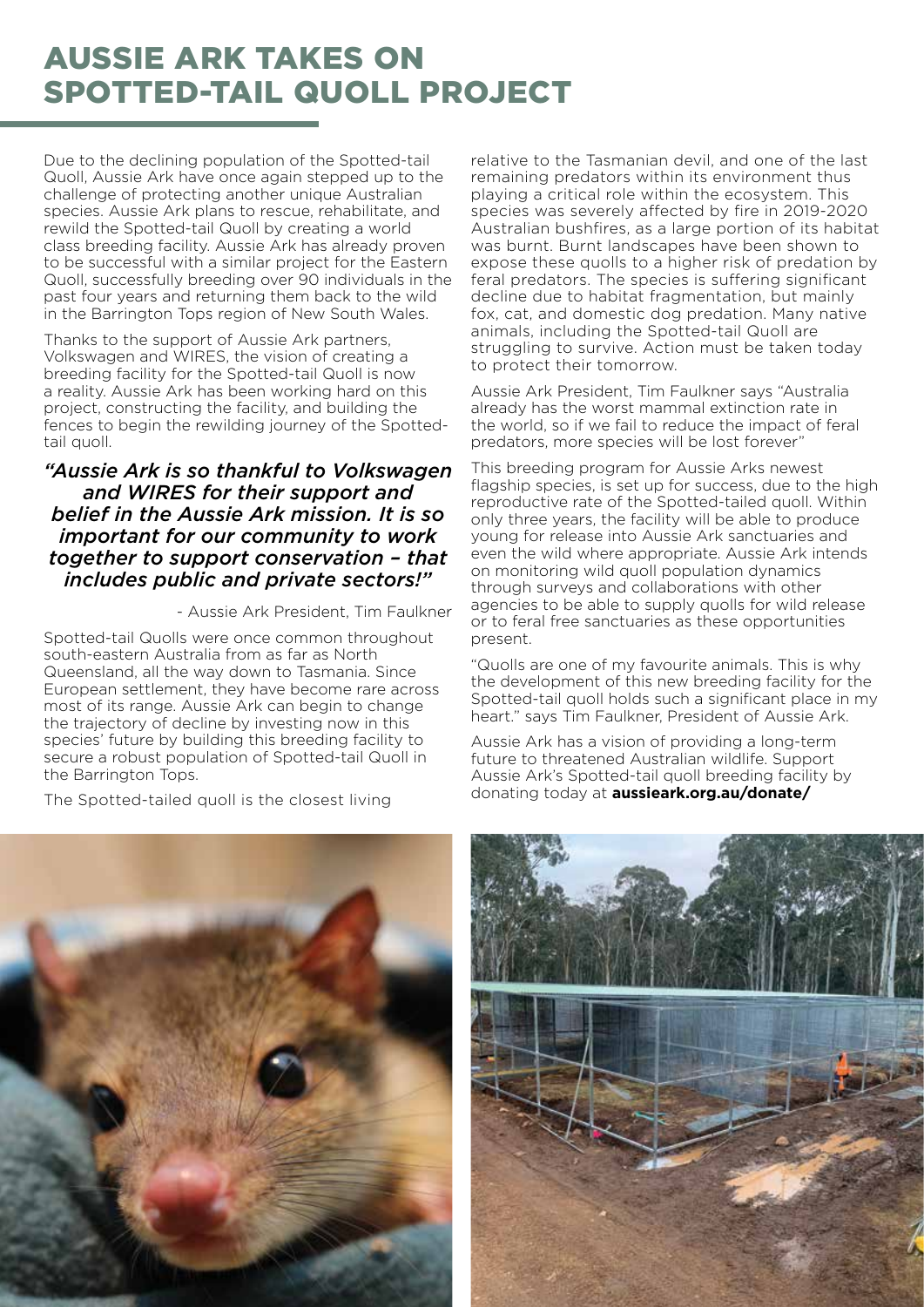# MONGO VALLEY WILDLIFE SANCTUARY



Aussie Ark, **WildArk, Re:Wild** and the **Australian Reptile Park** have secured for protection 1500-hectares of bush habitat in Upper Mongogarie. The site is located approximately 30km from the world heritage listed Mallanganee National Park and 70km from the Richmond Range National Park. The soon to be sanctuary is located within one of the most bio-diverse regions in Australia, reflected by the diversity of vegetation communities which support a range of mammals, birds, reptiles, frogs and invertebrates.

Plans for the property named Mongo Valley, include the creation of a feral free sanctuary fit to host the return of a suite of endangered Australian wildlife. The wildlife refuge will be modelled off Aussie Ark's successful Wildlife Sanctuary creation model started in the Barrington Tops of New South Wales.

"We work within a model of Species Recovery, the creation of insurance breeding populations, Habitat Recovery, the protection and restoration of Australian bush and Rewilding, the returning of species back to their homes" says Tim Faulkner, Aussie Ark President.

*"The procurement of Mongo Valley and its transformation into a wildlife refuge is just another step in the right direction for Australian wildlife. It offers a huge opportunity for wildlife conservation"* 

- Tim Faulkner, Aussie Ark President.

The sanctuary is to be modelled off the successful Barrington Wildlife Sanctuary (BWS) in the Barrington Tops region of New South Wales. The BWS has already proven successful, hosting the return of both the Eastern Quoll and Tasmanian Devil – both species have been extinct on the Mainland for some time. Since their return the organisation has reported successful wild breeding of both species, proving just how well the model of protected sanctuaries work.

"It's been wonderful to focus our energy during COVID in our own backyard and help Aussie Ark expand their awesome breeding program with 1500-hectares of largely intact Australian bush. It's another step in our partnership and the road to native wildlife recovery on the East Coast." Mark Hutchinson, WildArk founder.

With the property purchased and protected, next steps include constructing a feral predator proof fence, and working to rid the site of predators such as the fox and cat. This is critical to the success of the project. Beyond the removal of feral species, the organisations will work to wage a war on invasive noxious weeds and develop fire management actions to help alleviate the threat of intense bushfires.

Mongo Valley Sanctuary holds so much hope for wildlife conservation, it's significant biodiversity and ecological value will prove vital in the protection and preservation of Australian wildlife. If you want to support Mongo Valley Wildlife Sanctuary head to **aussieark.org.au** to find out more!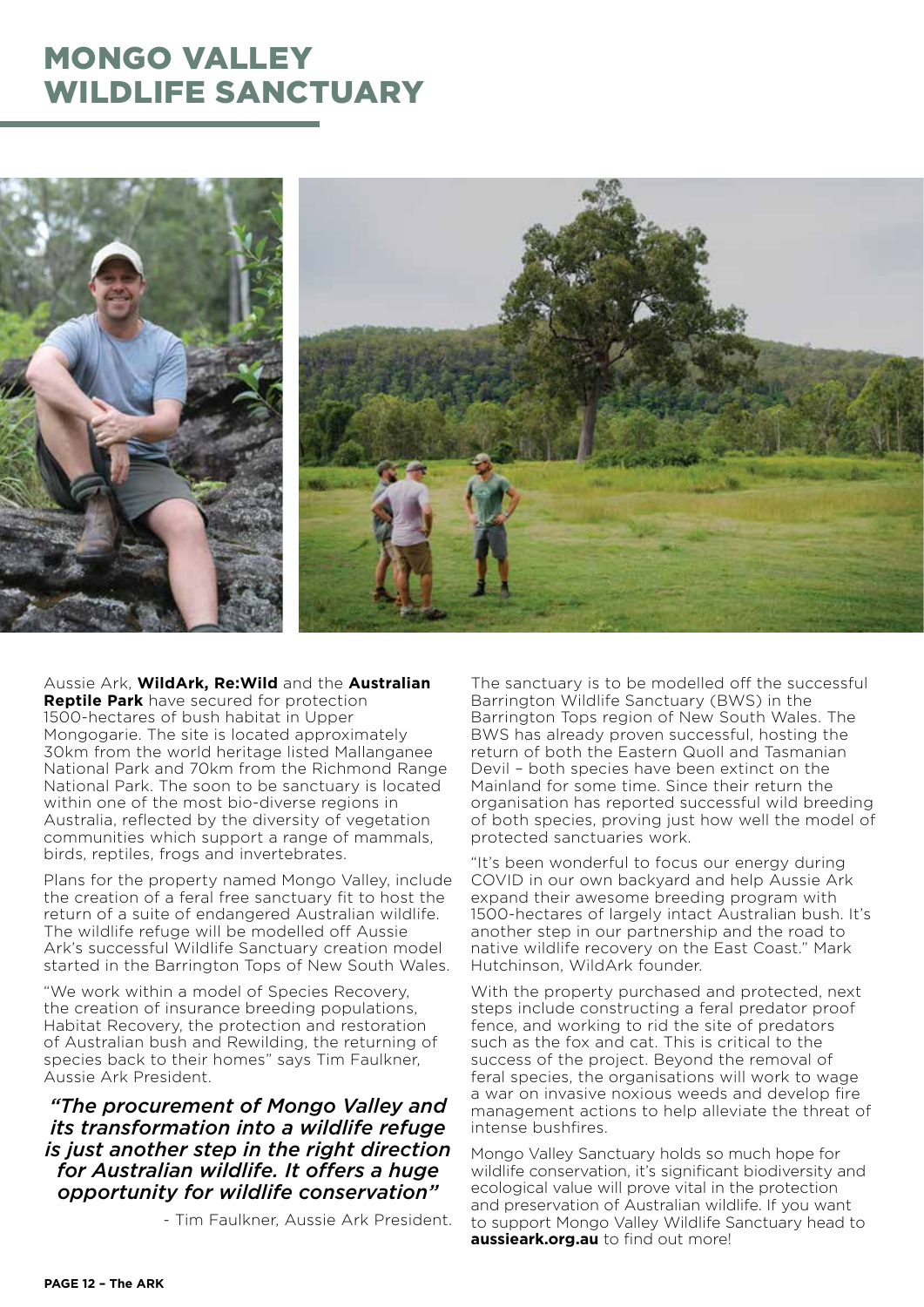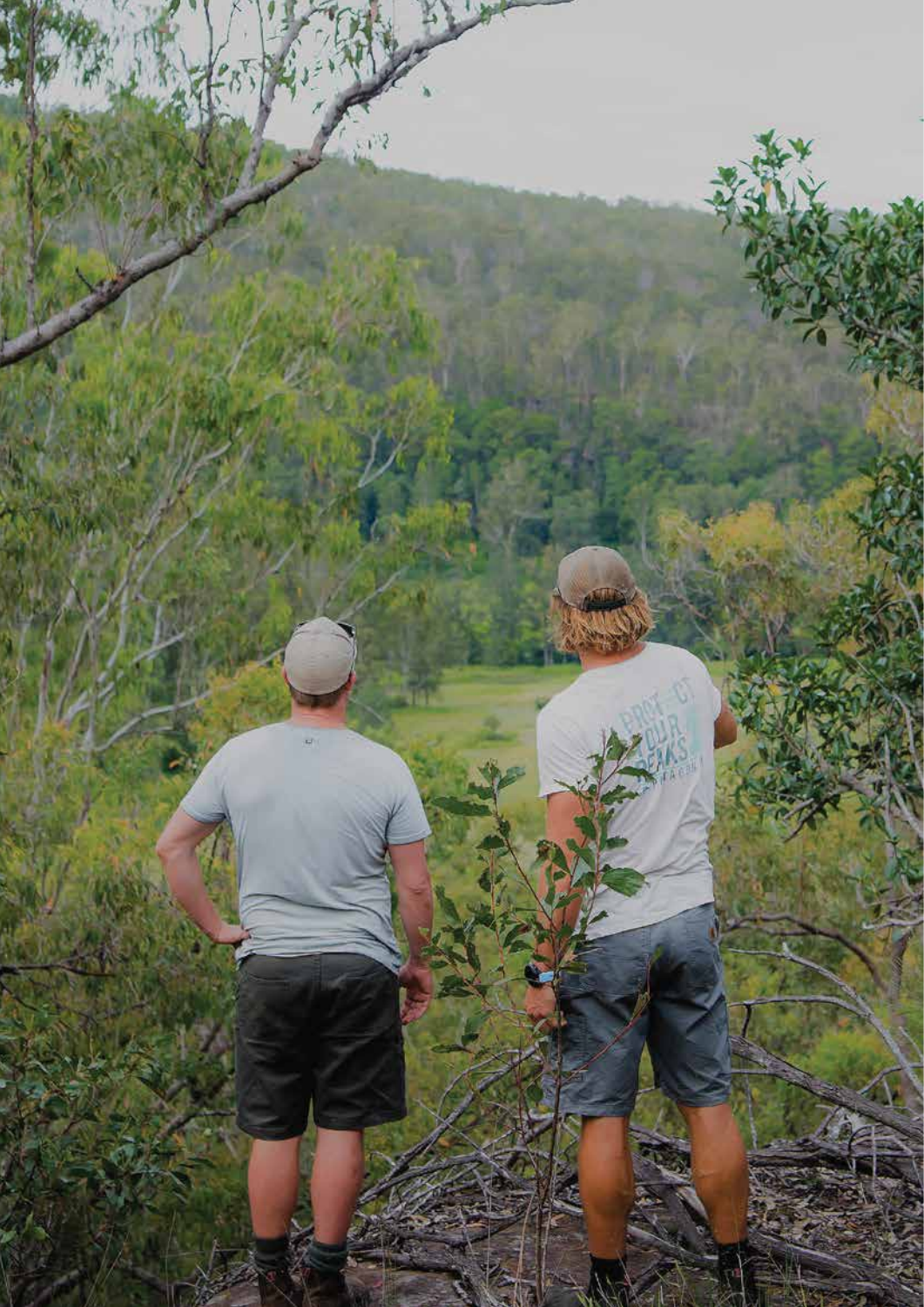### WHAT'S ON AT THE ARK! - COME AND VISIT US

*'One person can make a difference and everyone should try'* – John F Kennedy



### DEVIL'S IN THE WILD TOUR

Want to get up close with our devils? Well, now you can!

Devils in the Wild tour is a 2.5 hour fully escorted tour led by one of our Aussie Ark Rangers and starts off with an introduction of the project and the Tasmanian devil over morning tea at our Interpretation centre.

You will be privy to enter a huge free-range enclosure and experience a rare opportunity to really get up close and personal in the devils natural enclosure to witness a communal feed to encourage wild behaviour.

Grab your voucher today! Head to www.aussieark.org.au



### STAY WITH US!

Come and enjoy a 2 nights stay with us at Devils Retreat or Quoll Cottage! With all of the essentials to ensure a relaxing getaway in the mountains, you'll find yourself wishing to stay longer! Join us for a once-in-a-lifetime experience that you'll remember for years to come. Your stay also includes our "Devils in the Wild" tour – a 2.5 hour walking tour of the Aussie Ark facility.

What are you waiting you for? Head to www.aussieark.org.au or contact us via phone 02 4326 5333 or email admin@aussieark.org.au for more information.



### AUSTRALIAN GEOGRAPHIC EXPEDITION

A unique hands-on experience! The Australian Geographic Expedition is a once in a life time oppurtunity with this Tasmanian devil and Eastern quoll captive breeding program in the beautiful Barrington Tops of NSW. You'll get to see devils up close as you assist with feeding and monitoring individuals. In addition to working with the animals, there'll be opportunities to explore the region's natural treasures and spot local wildlife at night.

Sponsored by Australian Geographic - 22nd – 24th September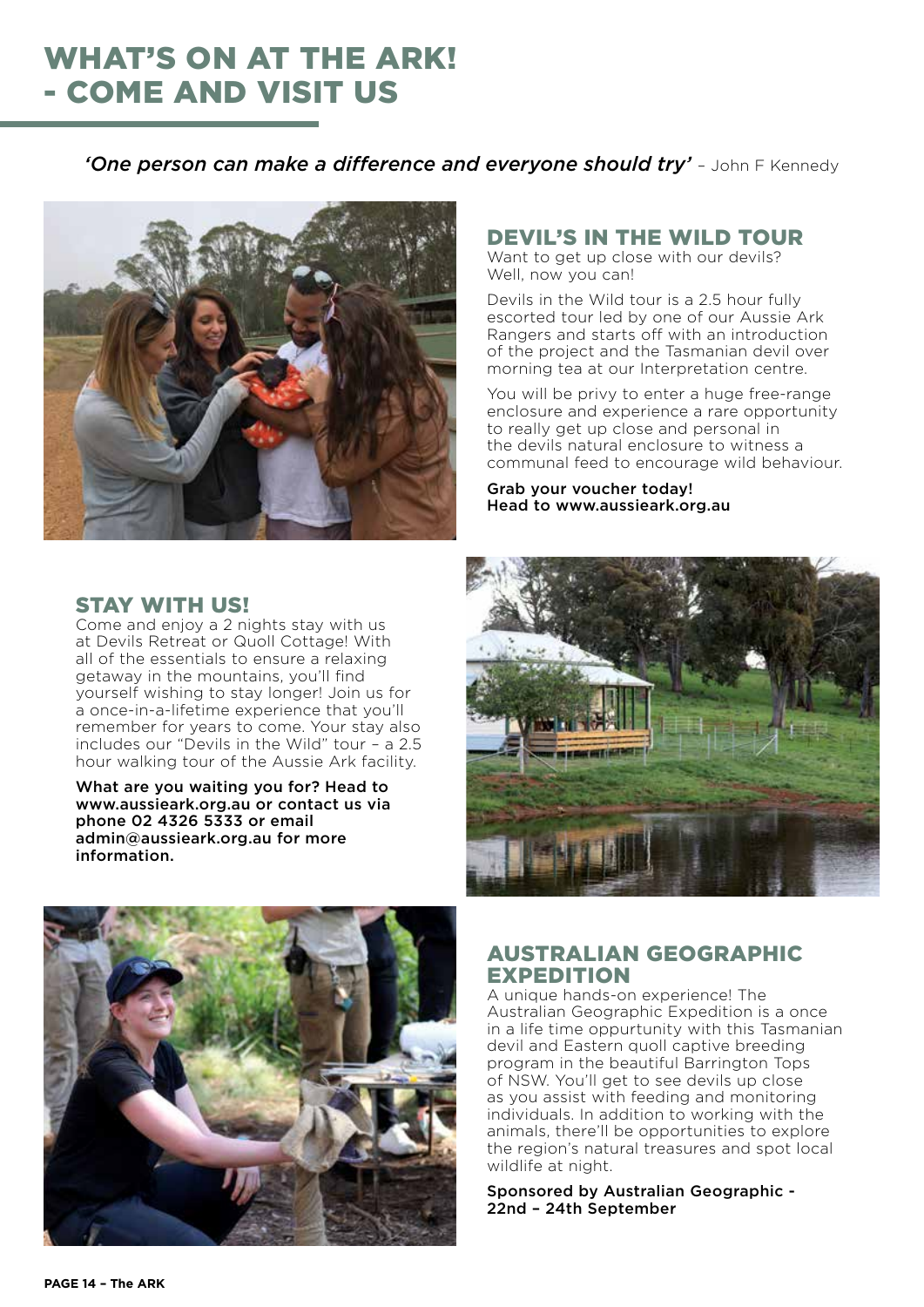

#### **Re:Wild**

Saving wildlife species from extinction is the driving force behind Re:wild, working with partners such as Aussie Ark, to ensure species are around for generations to come. Re:wild has built its success upon a foundation of excellence in Exploration, Research and Conservation. Re:wild's three key goals are; Save Species, Protect Wildlands and Build Capacity.

#### **Volkswagon**



Volkswagen

Volkswagen Group Australia (VGA) is the nation's biggest and most successful importer of European cars, SUVs and commercial vehicles. Headquartered in Sydney with a major new facility in Melbourne, this national sales company consists of Volkswagen passenger vehicles, Volkswagen Commercial Vehicles and SKODA. This year VGA welcomes the prestige brand Audi to the company. Next year VGA will introduce the CUPRA range to Australia. VGA has been led by managing director Michael Bartsch since 2015. It employs some 300 people directly. Thousands more are employed by more than180 Volkswagen, Audi and SKODA dealers nationwide. To learn more about Volkswagen Australia



# SUPPORT AUSSIE ARK TODAY!